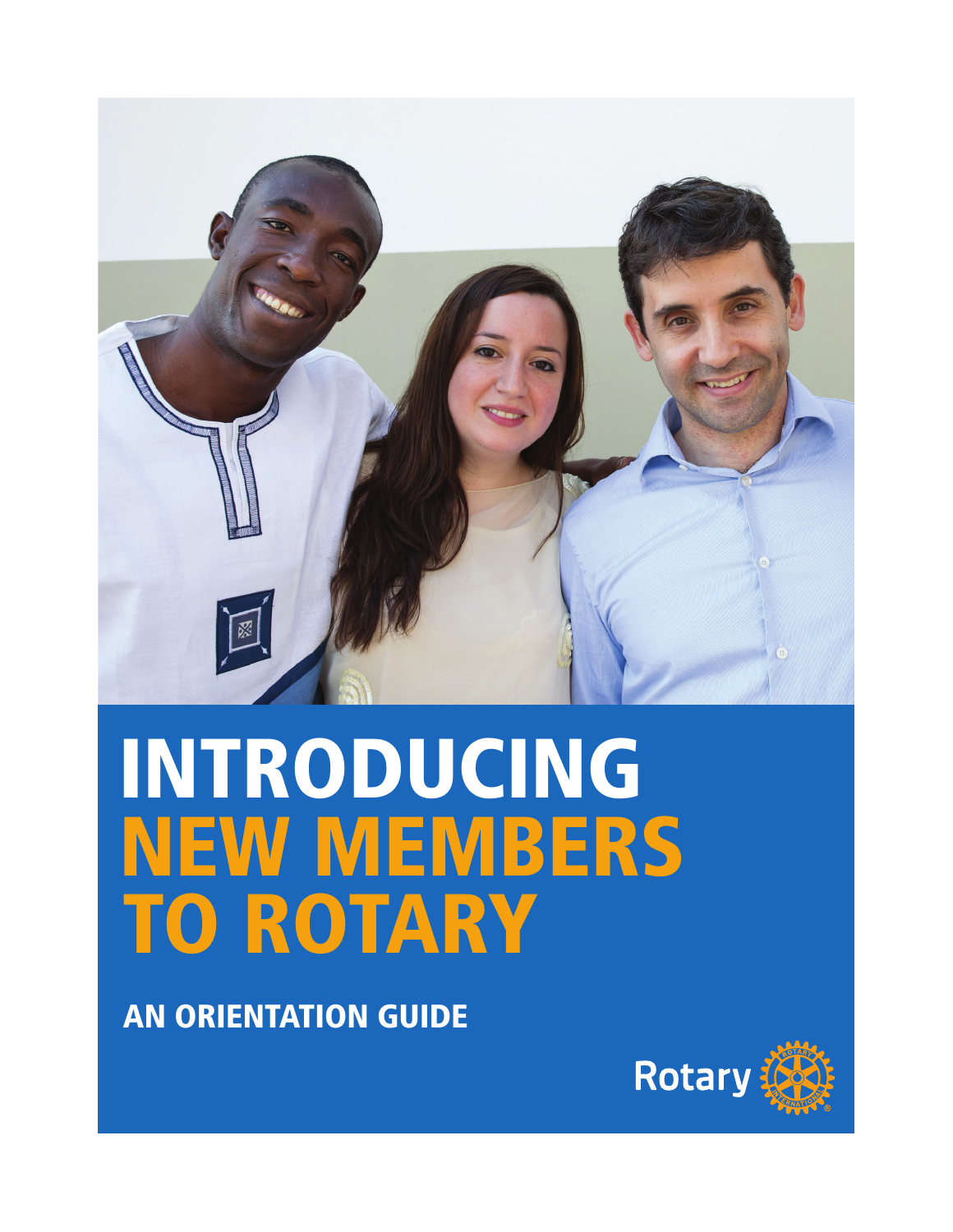

"Our club has veered away from the traditional, formal Rotary orientation where we give the full history of Rotary including the history of our 78-year-old club. We make the ... members comfortable in an ambience of club fellowship and camaraderie. Information about our club is passed on as part of an informal conversation. ... We also engage his/her family members into the conversation. We make them feel that Rotary is all about family. So far, it works."

> — [Evangeline Maranan,](https://www.rotary.org/myrotary/en/user/394811/profile) Rotary Club of Baguio, Benguet, Philippines

When new people join your club, you have an opportunity to connect with them and inspire them to be active members.

Research shows that clubs that have a new member orientation program also have higher member retention rates. A new member orientation program is a plan for engaging new members and acclimating them to your club. This guide can help you develop your own orientation plan or improve the one you have.

## DEVELOP A NEW MEMBER ORIENTATION PROGRAM

There is no formula for an effective Rotary orientation — clubs all over the world are finding creative ways to introduce new members to Rotary. The orientation programs that are successful are those that offer a meaningful learning experience, personal connections, inspiration, and fun.

In comparison to how we teach prospective members about Rotary, new member orientation is more in-depth but also slower-paced, so as not to overwhelm new members with too much information. Some clubs hold informational sessions and others have fun "start classes" in a less formal setting. The size of your club may inform the format you choose. Regardless of the setup, pacing the orientation allows new members to form relationships and get involved in ways that best fit their interests and needs.

**Check with your district membership attraction and engagement chair to see if your district offers a districtwide new member orientation, and encourage new members to attend.**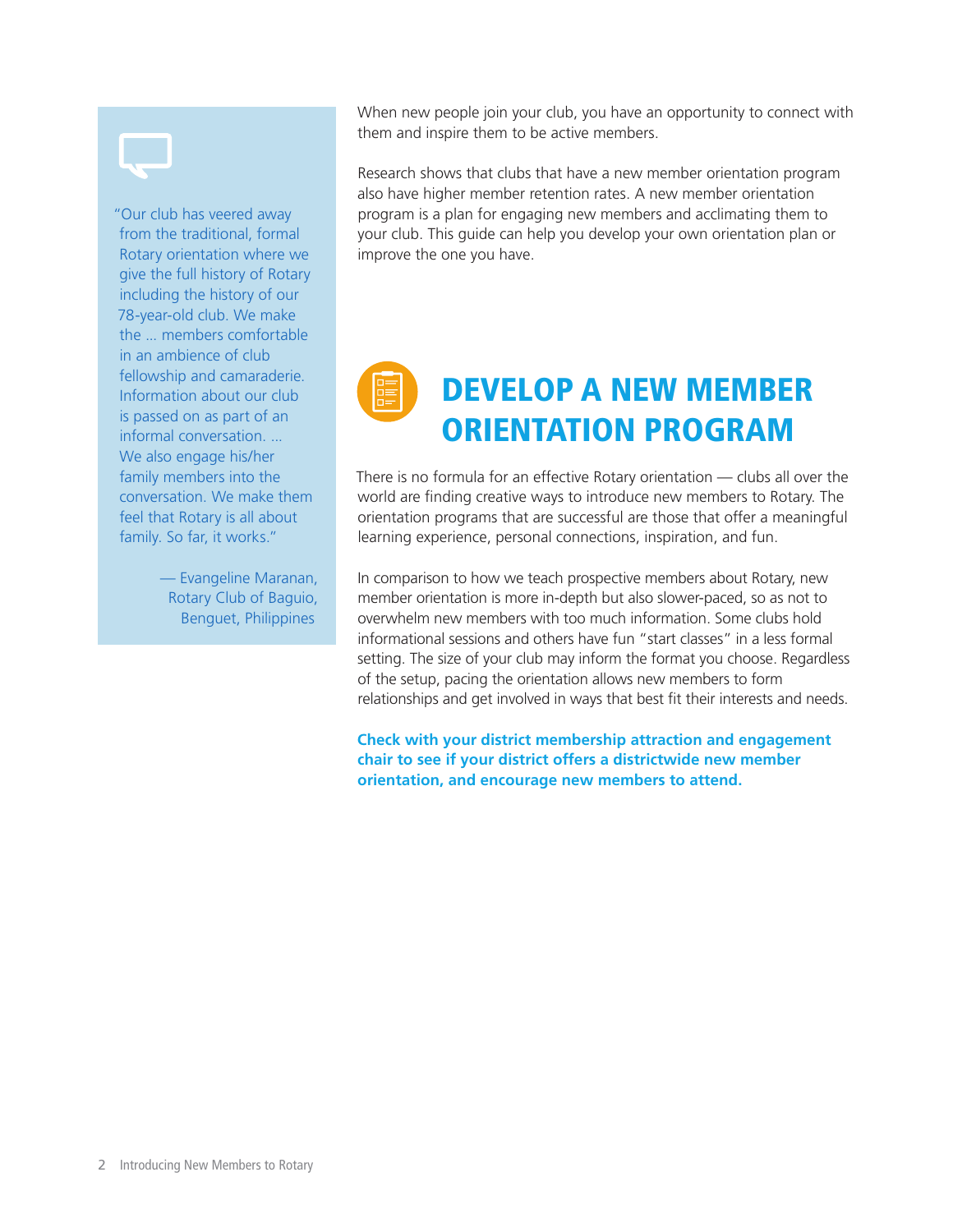### WHAT TO COVER

Before joining, your newest members learned a little about Rotary and your club as prospective members. Build on their understanding, and answer any questions they may have. The table below offers ideas to get you started.

#### ROTARY

- **O** For context and depth, start by explaining:
	- That your club is part of an international organization of people who share a passion for service
	- Rotary's mission and values
	- Rotary's legacy in the effort to eradicate polio worldwide
	- How Rotary started and grew
- **O** Find historical information and more on the **[About Rotary](http://www.rotary.org/about-rotary)  [page](http://www.rotary.org/about-rotary)** or take courses such as Rotary's Strategic Plan, Areas of Focus, and Rotary Foundation Basics on the **[Learning Center](http://learn.rotary.org)**.

#### BENEFITS OF MEMBERSHIP

- **O** Explain the benefits of membership, including opportunities to:
	- Make a difference in the lives of others
	- Develop skills that can easily be applied to a career, like public speaking, project management, and event planning
	- Network with other professionals
	- Build lifelong friendships
	- Make international connections
- **C** Let new members know they can also receive discounts on a variety of services all over the world through the **[Rotary](https://www.rotary.org/myrotary/en/member-center/rotary-global-rewards)  [Global Rewards](https://www.rotary.org/myrotary/en/member-center/rotary-global-rewards)** program and post offers from their own companies.
- **O** Find more information on **[video.rotary.org](http://video.rotary.org/set_language/?language_code=en&redirect_to=/)** or the **[Member Center](http://www.rotary.org/member-center)**.

#### YOUR CLUB

- Give new members a clearer idea of what to expect as a member of your club, including:
	- Your club's culture and different kinds of meetings
	- What your club does best and what it's known for
	- Your club's history
	- Projects and activities your club is involved in
	- Social events
- **O** Point new members to other information about your club, including its website, social media pages, and any other materials your club has.

**Note:** Communicate financial requirements and participation expectations to prospective members before they join.

How you decide to offer orientation to new members will reflect your club culture. Some clubs have fun activities new members have to complete in order to earn a badge, "passport," or other type of recognition, and the program ends with a celebration. See the page 6 for a list of ways new members can get involved and learn more about Rotary. Whatever you do, make sure new members feel welcome and have an opportunity to engage with your club right away.

Your club may already have a new member orientation program. If so, just use this guide to get ideas to enhance it. Regularly evaluate your program by asking new members for feedback, and then use it to improve your program for future new members.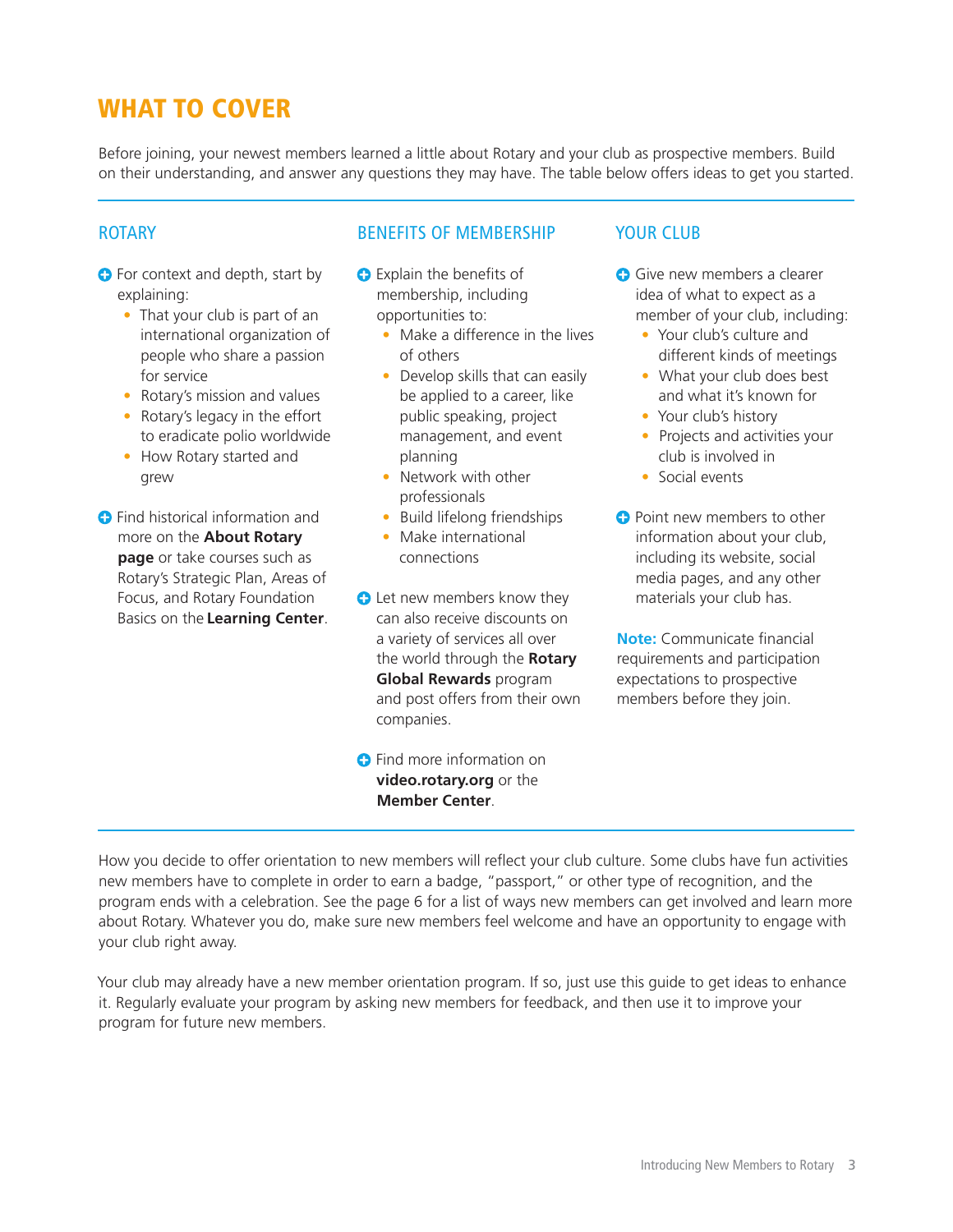

"Mentoring is, in my opinion, the most important part of the orientation process. However, mentors cannot just be appointed and left on their own. They must be trained! Their duties and expectations must be clear and a list of expected activities or actions with the new member must be clear. ... Effective mentors will virtually guarantee longterm retention and active involvement of the new member. Poor mentorship will almost certainly assure short-term retention. Mentoring is too valuable to leave it to happenstance."

> — Joseph Hentges, Rotary Club of Marana Dove Mountain, Arizona, USA



## ASSIGN A MENTOR

Clubs around the world have found it's useful to assign new members a mentor. The mentor should be someone who has something in common with the new member, has a welcoming personality, is committed to the club's growth, and is knowledgeable about Rotary. Be sure that the mentor you assign has the time to devote to helping the new member become integrated into your club. While some mentoring relationships continue for some time, the first six months are the most important.

#### ASK MENTORS TO:

- Let the new members know how to contact them
- Check with them regularly to make sure they're comfortable
- Introduce them to other club members
- Encourage them to invite someone they know to a meeting
- Show them Rotary's tools on My Rotary, including **[Club Finder](https://www.rotary.org/myrotary/en/search/club-finder)** and the **[Learning Center](http://learn.rotary.org)**, and any app your club uses
- Talk to them about open roles they could fill
- Invite them and their family members to attend the district conference
- Accompany them to events

You can offer mentor training to members to improve their mentoring skills with this **[leadership skills training](https://www.rotary.org/myrotary/en/document/567)** guide.



**"[Once] new members are inducted, we give them the following:**

- **A mentor to help guide the new Rotarian and answer questions.**
- **A temporary name tag. When they have completed a "passport" checklist, we present them with a permanent badge and a Rotary club jacket at a club meeting.**
- **A printed club history as well as a glossary of Rotary terms and acronyms to help explain the "language" of Rotary.**
- **An invitation to a "fireside chat." Twice a year, we hold these for new members and their spouses. They are held at a Rotarian's home and are attended by several Rotarians of various ages. This provides a relaxed social setting. The objective is to give new members a chance to interact and ask questions that club meetings don't provide."**

— Brian Wilson, Rotary Club of Peterborough, Ontario, Canada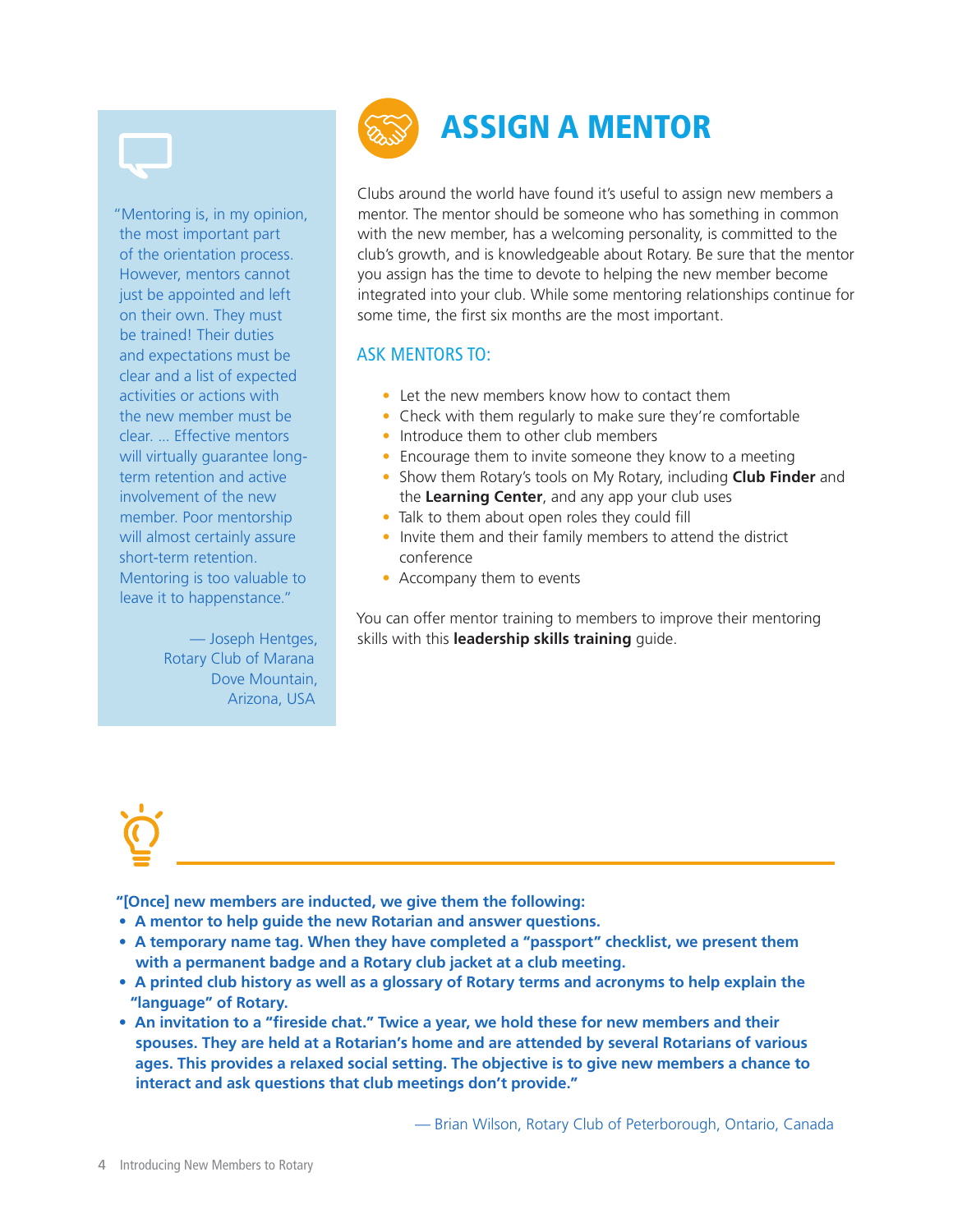

"We've grown our club from 78 to 112 by focusing on our orientations. We have a social at the chair's home [where we cover] the history and Rotary basics with everyone present reporting. ... Prior to the meeting we orient again for 1 hour with even more members speaking about their roles. In all, our new members meet 15-20 members. We ask new members when initiated that day to give us a membership moment about themselves and they will have practiced it two times during the orientations! People really get Rotary with this process."

— Cindi Hewitt, Rotary Club of Summit (Greensboro), North Carolina, USA



Prospective members join Rotary to make a difference, and they stay because of the friendships they've made. No matter how much impact your club has in the community, if new members don't make a connection with others in the club, they are unlikely to stay. Here are some ways to create a welcoming environment:

- Keep presentations brief and avoid Rotary acronyms in and outside of meetings
- Let new members know how they can involve their families

Find ways to get to know new members better and help them get to know other members. For example, some clubs give their new members access to a member directory (printed or online) with pictures and a short bio for each member. Others ask new and seasoned members to take turns each month, giving brief talks about themselves, their professions. and backgrounds.

#### **Share your ideas on our** [Membership Best Practices](https://www.rotary.org/myrotary/en/exchange-ideas/groups/membership-best-practices)  [discussion group](https://www.rotary.org/myrotary/en/exchange-ideas/groups/membership-best-practices)**.**

Involving experienced members as mentors, trainers, celebration planners, or event speakers allows them to share insight and enthusiasm that can inspire new members. This is also a way to engage experienced members who are otherwise disengaged. Offering their experiences and advice can be enjoyable and rewarding. Many clubs find fun ways for members to get acquainted through games or interactive activities.

**"New members should be treated like new employees at a company. The [early] months [are] critical for both [the club and the new member,] as that is when a new member will feel the most engaged and excited about their decision to join the club. So engaging them to keep that feeling high will enhance the experience for that new member, as well as the club. Like a new employee in a company, there should be an effort to make them feel welcome, training, socials to make new friends, etc. Too many times I have seen new members become disengaged early because they are left to themselves to figure it out."** 

— Gina McBryan, Rotary Club of Grand Cayman, Cayman Islands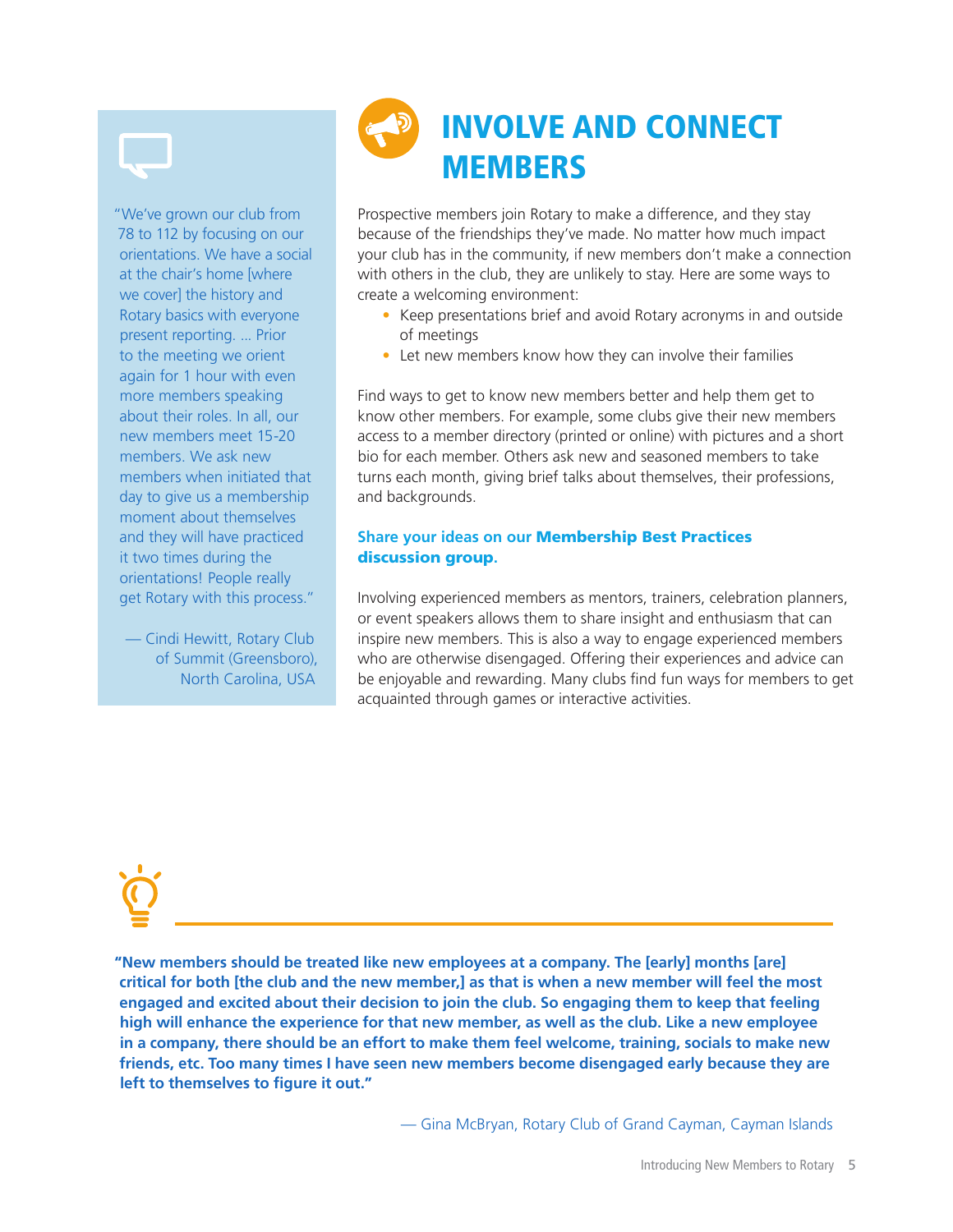

"All new members are given a checklist to complete before we give them their membership badge. This includes items such as ... attending a board meeting and getting involved in one of our projects. This helps to engage new members immediately in the club before they become complacent and view Rotary as a weekly lunch obligation."

— [Chase Moses,](https://www.rotary.org/myrotary/en/user/1163801/profile) Rotary Club of Lake City, Florida, USA

#### HOW CAN WE ENGAGE NEW MEMBERS?

Encourage new members to get involved in some of the following ways:

- Read the Rotary Foundation Reference Guide and Connect for Good
- Introduce yourself to two new people each week
- Meet with a mentor
- Attend new member information sessions
- Attend a club board meeting
- Attend a district meeting (for example, the district conference)
- Create a My Rotary account
- Participate in a service project
- Join a committeee
- Present at a club meeting
- Take an online course on the Learning Center (learn.rotary.org)
- Find information about the club (website, etc.)
- Invite a friend to a meeting
- Explore club website and Rotary.org
- Have some fun!

**"Our club offers a weekly "Rotarian in the Spotlight" with a twist. We play "Three Truths and a Lie" with a member each week in an effort to get to know members better. We have found in a club our size people like to "be known," and we rotate interviewing board members, 20+ year members, and brand new members. This seems to work better than simply having someone stand up and share a few words about who they are and what they do — and it always leads to laughs!"** 

— Mandi Stanley, Rotary club of Madison-Ridgeland, Mississippi, USA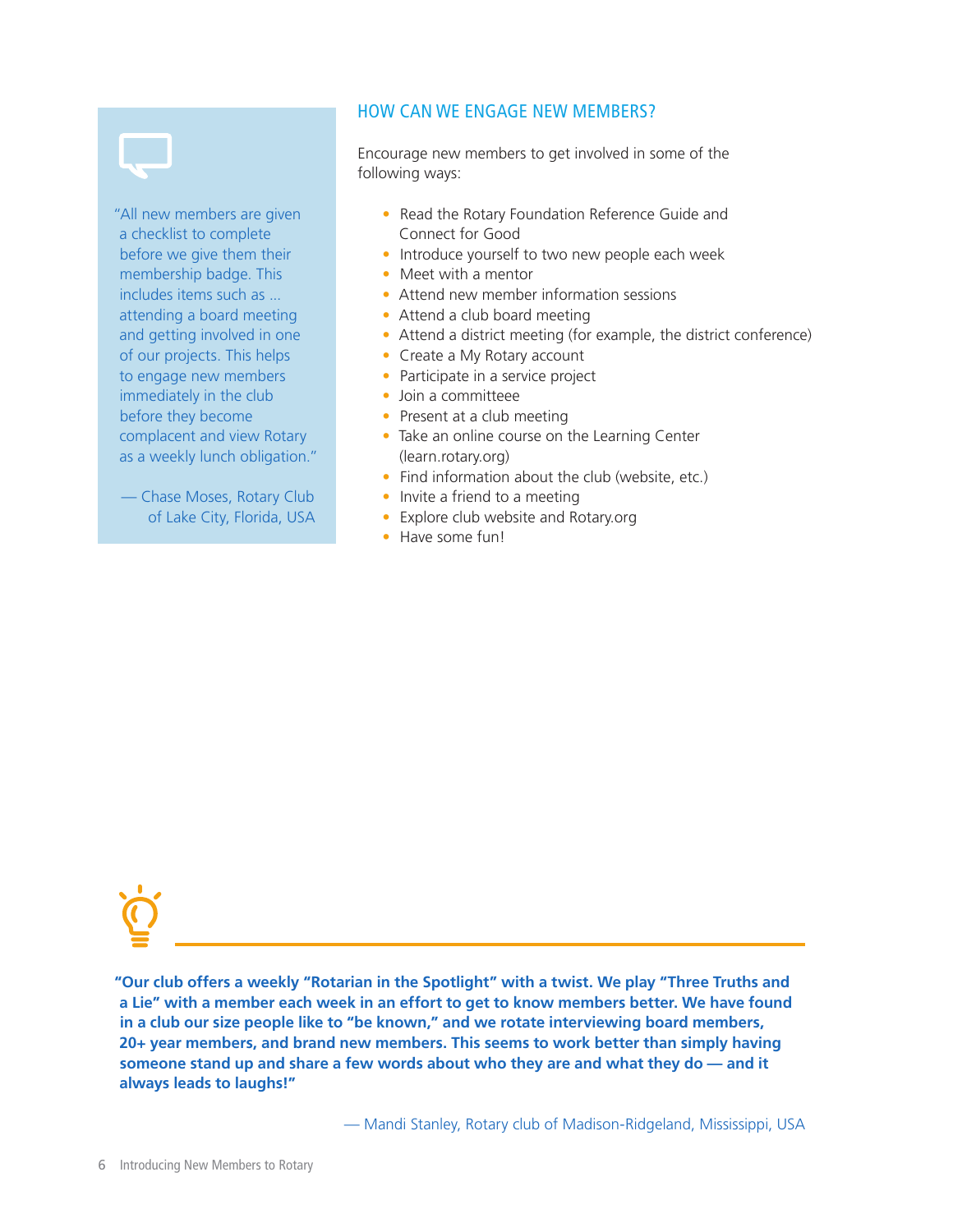

"In addition to Rotary new member information, our club has what we call a fireside chat. That is when a senior member of the club sits one-on-one with a new member and discusses some of the history of Rotary. There are also videos available on Rotary's website that the whole club can view. It is always good to share these with all members. Additionally, it is always good to get new members involved. Get them on a committee, a fundraiser, or whatever seems a good fit."

— Grant Bayer, Rotary Club of Gloucester Township-Pine Hill, New Jersey, USA



Rotary has resources to supplement your training. You can find all kinds of information about Rotary on the **[About Rotary page](http://www.rotary.org/about-rotary)**. Show new members videos about Rotary, and why members joined, on **[video.rotary.org](http://video.rotary.org/set_language/?language_code=en&redirect_to=/)**. Have new members register for My Rotary and take a course or two at Rotary's **[Learning Center](http://learn.rotary.org)**, such as Rotary Foundation Basics, Strengthen Rotary, and Rotary's Areas of Focus.

Order the **[New Member Welcome Kit](http://shop.rotary.org/New-Member-Welcome-Kit/dp/B0042AERJY)** for new members from **[shop.rotary.org](http://shop.rotary.org)**.

Your members' needs will change over time, and engaging with them at all stages of their membership, not just when they're new, is key to keeping them happy and active in the club. To understand how to engage current members, see **[Improving Your Member Retention](https://www.rotary.org/myrotary/en/document/improving-your-member-retention-retention-assessment-and-analysis)**  and **[Connect for Good](https://www.rotary.org/myrotary/en/document/connect-good)**.

To learn how to follow up with and engage prospective members, see **[Creating a Positive Experience for Prospective Members](http://www.rotary.org/membership)**.

**"Rotary completely changed me as a person ... now I have a more mature ... responsible role to play as a global citizen. ... That's the hidden power of Rotary ... exemplifying how Rotary can make a 360-degree impact on a new Rotarian ... needs to be incorporated [into new member training]."**

— R. Murali Krishna, Rotary Club of Berhampur, Orissa, India